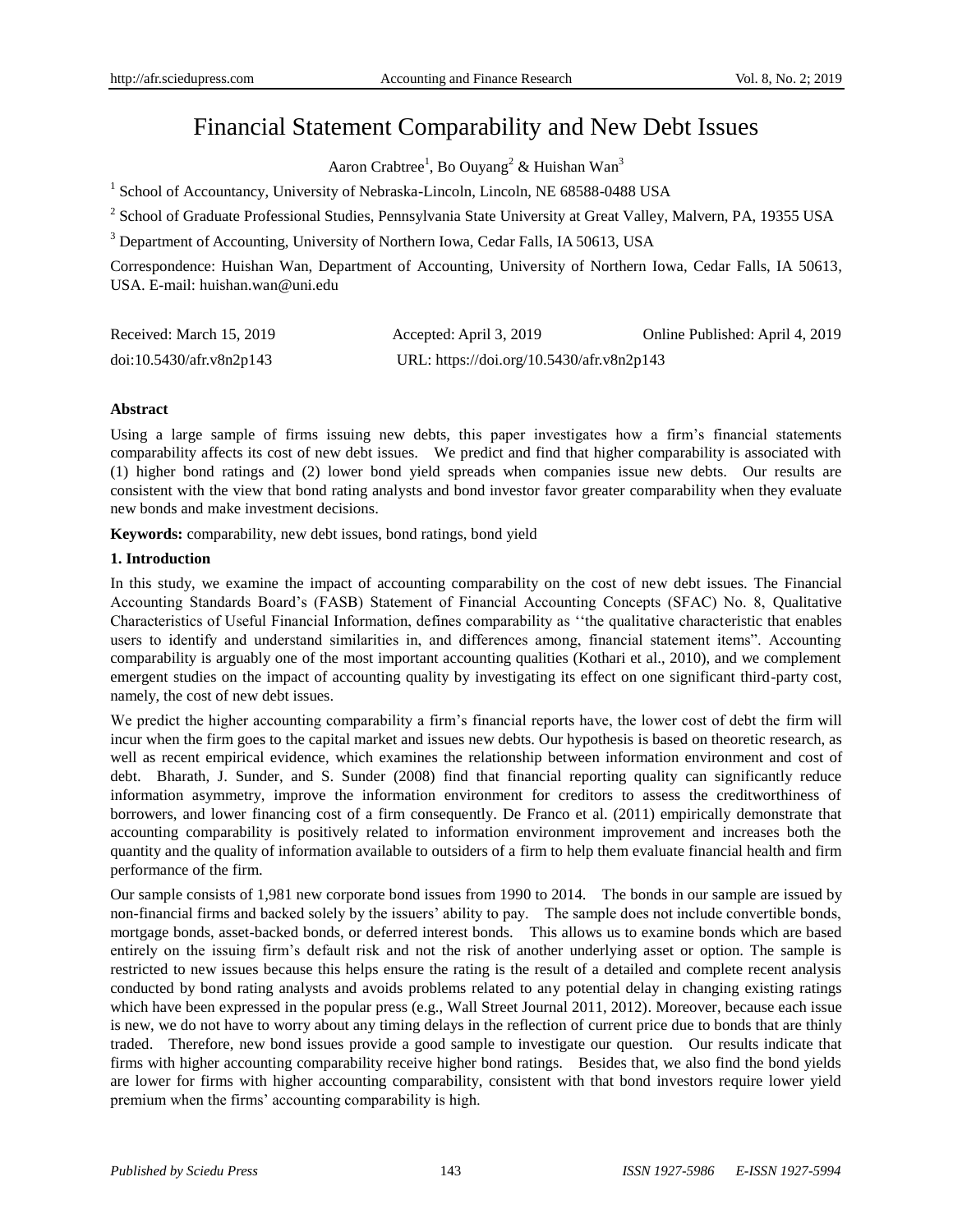We contribute to the general literature on the impact of financial reporting quality on capital market participants (Easley and O'Hara 2004; Lambert, Leuz, and Verrecchia 2007). Prior literature suggests a positive influence of financial reporting quality on capital market participants, such as financial analysts and equity investors (De Franco et al., 2011; Kothari et al., 2010). We specifically complete studies of Fang, Li, Xin, and Zhang (2016), Kim, Kraft, and Ryan (2013), and Imhof, Seavey and Smith (2017) that suggest that comparability can reduce information asymmetry and information risk, and consequently cost of capital. Our evidence suggests that when firms issue new debts, accounting comparability is an important consideration in cost of debt.

Our research also has strong practical implications. Our empirical evidence indicates a substantial impact of financial reporting quality on cost of issuing new debts, which is a significant business cost. This economically significant cost saving may have nontrivial importance for any firms.

There is one caveat when interpreting the empirical results. In this paper, equity-market based comparability based on De Franco et al. (2011) is used. Kim et al. (2013) develop a debt-market based comparability measure based on Moody's' adjustments to firms' accounting numbers compiled in Financial Metrics database. We use equity-market based comparability measures proposed by De Franco et al (2011) due to the limitation in access of the Financial Metrics database. However, this less refined measure is expected to work against our findings.

Our study proceeds as follows. Section 2 reviews the related literature and develops the hypothesis. Section 3 discusses the research design while section 4 presents the results. Section 5 concludes the paper.

### **2. Literature Review and Hypothesis Development**

# *2.1 Bond Ratings*

Bond ratings are important as they provide an independent appraisal to the market regarding the default risk associated with a firm's debt. Ratings reflect the analysts' perception of a firm's probability of default on future payments. The calculation of this probability depends on a wide range of factors, including the profitability ratios of the firm (Standard &Poor's Ratings Group, 2008). Information which provides insight into the quality and potential persistence of a firm's earnings should be important to analysts in establishing an issue's rating.

From an economic perspective, firms raise substantially more "new" funds in the credit market every year than in the equity market to finance new and continuing activities. For example, Thomson Reuters reports that US offerings of debt were \$1.3 trillion in 2016 while equity market issuances were \$655 billion. Typically, the process of issuing debt begins with the corporation obtaining a necessary credit rating for the issue from a major rating agency, such as Moody's or Standard & Poor's, and ends with an investment banker bringing the issue to market. The rating agency's very existence depends upon being independent, along with the associated credibility the public attributes to the ratings it issues. This logical assumption of independence is corroborated by research indicating ratings are motivated more by reputation protection than rating fees obtained from the issuers (Covitz and Harrison 2003).

The assigned credit rating contains important implications about the bond issue and its subsequent yield. Yield spread between rating categories can be substantial, often resulting in a difference of tens of millions of dollars in interest over the life of the obligation. For example, the yield spread between Baa and Ba rated debt often averages over 100 basis points (Standard and Poor's Credit Week 2010) which can mean a difference in nominal payments of over \$100 million over twenty years for a \$500 million bond issue. There are also many regulatory requirements in the United States and abroad that are specified in terms of a firm's assigned credit rating. Several agencies allow investments to be made only in the top rating categories (e.g. BBB- and above), typically referred to as "Investment Grade" debt. Ratings also play a prominent role in the international rules determining the level of capital banks must maintain. The fact that regulatory agencies define requirements partially based on independent ratings indicates the importance and degree to which the credit rating process is ingrained in the market system.

The economic impact of rating upgrades and downgrades is significant. There is substantial empirical evidence in the finance and accounting literature documenting the importance and information content of credit ratings and changes in credit ratings. Research indicates credit ratings contain pricing-relevant information and this information has measureable effects on the debt value and equity value of the firm (Kliger and Sarig 2000). Research also provides evidence of stock price movement and abnormal returns after credit rating changes (Holthausen and Leftwich 1986; Kim and Nabar 2007; Dichev and Piotroski 2001). In summary, there is substantial empirical evidence indicating the importance of credit ratings to the capital markets. This makes credit ratings an interesting and important area in which to explore the effects of financial statement comparability.

*2.2 Cost of Debt*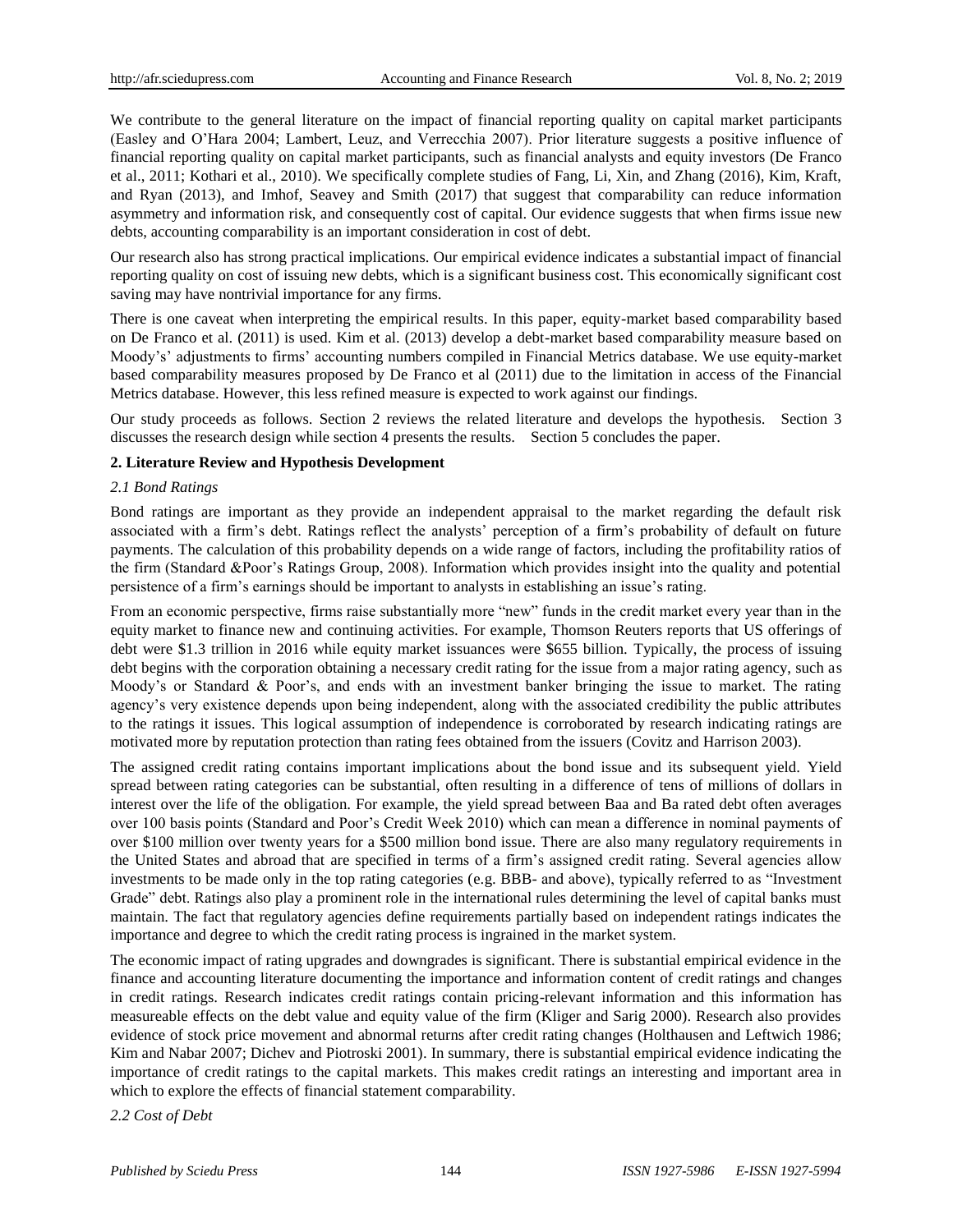We also examine the effects of comparability on a firm's cost of debt. While credit ratings are determined by a team of rating analysts, a firm's cost of debt is determined more directly by market investors and provides an additional view of the effects of comparability on the overall value of the firm. A significant body of research exists which explores various accounting and finance related questions by investigating effects on a firm's cost of debt capital. For example, Mansi et al. (2011) examine the relation between analyst forecasts and cost of debt and find the impact of analysts is most evident when uncertainty is higher. Anderson et al. (2004) examine board of director characteristics and accounting report integrity and find more independent board of directors and larger board size result in a lower cost of debt. They also find fully independent audit committees that meet frequently appear to increase the quality of accounting reports which correspondingly helps to reduce the cost of debt capital. Mansi et al. (2004) find firms engaging a Big 4 auditor achieve lower debt costs through increasing the perceived reliability of their financial statements, as well as obtaining the additional insurance protection Big 4 auditors are conjectured to provide by ostensibly protecting investors from future losses from audit failure. In a similar vein, Pittman and Fortin (2004) find selecting Big 4 auditors has a positive effect in reducing cost of debt capital for newly public firms.

Other research utilizing a cost of debt framework examines earnings benchmarks, accruals quality, and earnings quality. Jiang (2008) finds the most salient of three common earnings benchmarks in the debt markets is the benchmark related to meeting positive earnings. Francis et al. (2005) conduct extensive analyses of the market pricing of accruals quality and find firms with higher accounting accruals quality (AQ) have lower ratios of interest expense to interest-bearing debt. Francis et al. (2008) examine the relations that exist between voluntary disclosure, earnings quality, and cost of capital and find that earnings quality plays a critical complementary role in evaluating the effects of voluntary disclosure on the cost of debt. Overall, there is considerable literature that illustrates how examination of the cost of debt can provide beneficial insights concerning questions germane to the accounting profession. This literature also provides additional incentive and support for the importance of investigating how comparability might affect the cost of debt capital.

### *2.3 The Benefit of Financial Statement Comparability*

Recently, several studies have examined how capital market participants view financial statement comparability. Comparability in this sense refers to how firms in similar environments incorporate transactions in their published financial statements. These transactions are then reflected in stock returns. The more closely a firm's information/return process matches another represents increased comparability. This basic premise is the reasoning behind the widely used measure developed by De Franco, Kothari, and Verdi (2011). Recognizing that each firm will make different decisions regarding inclusion, exclusion, timing expectations, as well as discount rates that impact the amount of a particular transaction recorded on the financial statements. This process will affect the earnings reported by different firms, and thus, future stock returns will vary.

Most current work examining financial statement comparability is based on De Franco et al. (2011) which develop a mapping of earnings to returns and document that higher comparability is positively related to analyst following and forecast accuracy. Also, the authors find that comparability is negatively related to analyst forecast dispersion. Sohn (2016) finds that firms with greater comparability have lower levels of accrual earnings management and higher levels of real earnings management, indicating that managers are constrained from a financial reporting perspective when they have high comparability. Imhoff, Seavey, and Smith (2017) extend this stream of research by examining the impact comparability has on the cost of equity capital. They find that greater comparability leads to lower cost of equity capital and this effect is most pronounced for firms with high information asymmetry. When examining the acquisitions, Chen, Collins, Kravet, and Mergenthaler (2018) find that as target comparability increases, so does acquisition profitability. Comparability is most beneficial to acquirers when information asymmetry of the target is higher, similar to results reported by Imhoff et al. (2017).

In addition to equity market studies, there has been some examination of the effects of comparability in the debt market setting as well. In the syndicated loan market setting, Fang, Li, Xin, and Zhang (2016) find that comparability impacts debt issue metrics. Fang et al. (2016) find that lower loan spreads and lower likelihood of collateral requirements are related to higher levels of comparability. Additionally, more comparable firms were more likely to have longer maturities and performance pricing, indicating that banks who issue syndicated loans offer more beneficial terms to firms with financial statements that have higher comparability. Kim, Kraft, and Ryan (2013) develop and use a different measure of comparability based on Moody's adjustments to reported earnings. They adjust interest coverage ratio and non-recurring items. Their findings show that firms with more comparability on those measures have seasoned bonds that have lower bid-ask spreads, lower credit spreads, and steeper one- to five-year credit default swap term structure.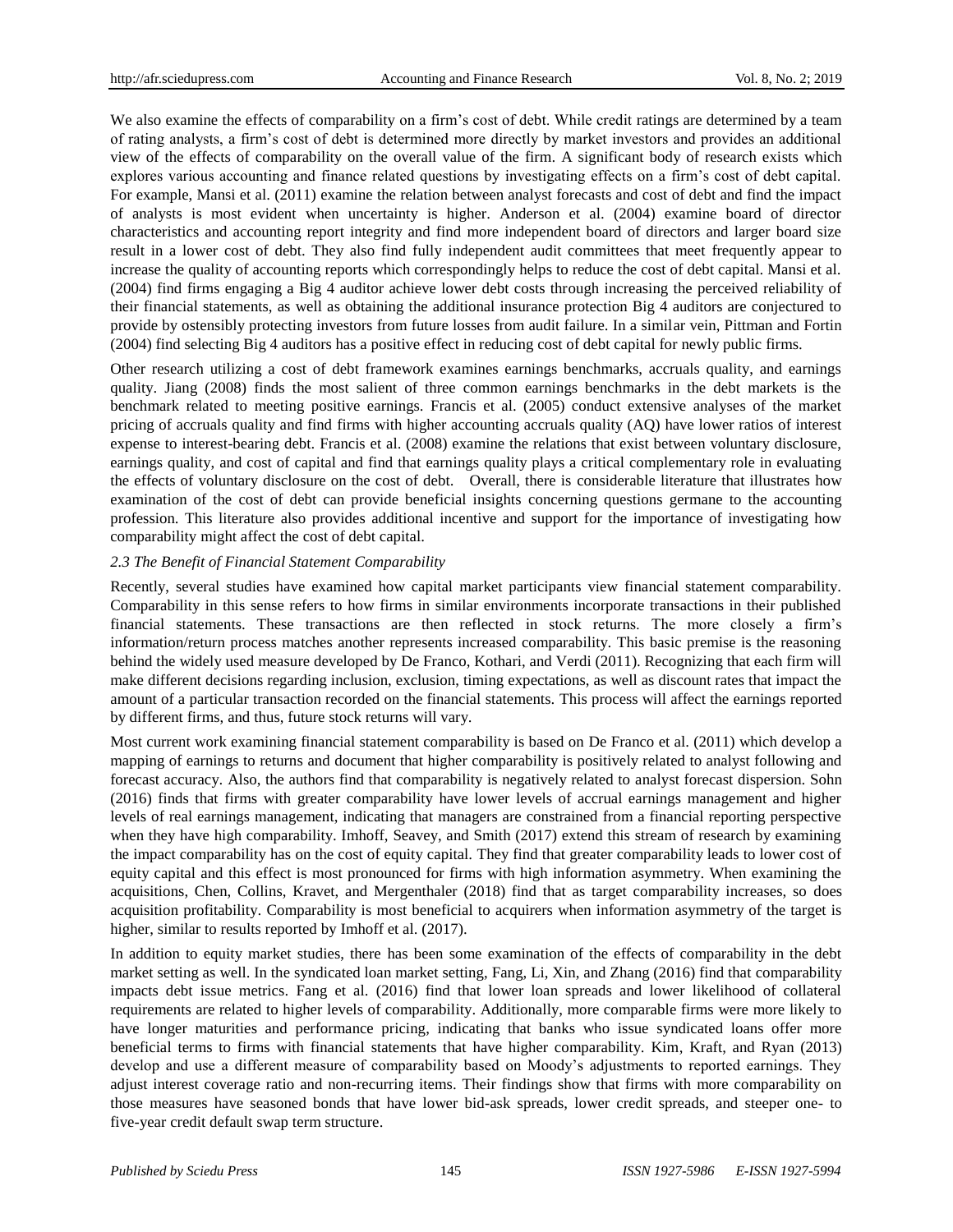Based on the above discussion, we propose and test the following two hypotheses.

*H1: Comparability is positively related to initial bond ratings.*

*H2: Comparability is negatively related to initial bond yields.*

#### **3. Variable Definitions and Research Design**

#### *3.1 Measure of Comparability*

Financial accounting systems can be viewed as to map economic events to accounting numbers on financial statements. We follow De Franco et al. (2011) to empirically estimate accounting comparability as how closely two firms' financial statements reflect similar economic events. DeFranco et al. (2011) use stock returns to represent economic events and earnings to proxy for financial statements. Specifically, we first estimate the following equation over the previous 16-quarter period.

$$
Earning_{ii} = \alpha_i + \beta_i \quad Return_{ii} + \varepsilon_{it} \tag{1}
$$

Where Earnings is the ratio of quarterly net income before extraordinary items to the market value of equity at the beginning of the quarter, and return is stock price return during the quarter.

We then estimate the expected earnings of each firm, *i* and *j*, as a function of the same economic event,

$$
E(Earning)_{ii} = \hat{\alpha}_i + \hat{\beta}_i Return_{it}
$$
 (2)

$$
E(Earning)_{ijt} = \hat{a}_j + \hat{\beta}_j Return_{it}
$$
 (3)

where  $E(Earnings)_{ii}$  is the predicted earnings of firm *i* given firm *i*'s stock returns in period *t* and  $E(Earnings)_{ij}$  is the predicted earnings of firm *j* given firm *i*'s stock returns in period *t*. By using firm *i'*s stock return in both predictions, we measure the comparability of mappings between firm *i* and firm *j* for the same event (i.e., *Return<sub>it</sub>*).

We calculate comparability between firm *i* and firm *j* during the 16-quarter estimation period from equations (2) and (3) as the negative value of the average absolute difference between the predicted earnings using firm *i*'s and firm *j*'s earnings functions:

$$
Comparability_{ijt} = -\frac{1}{16} \times \sum_{t=15}^{t} \left| E(EarningS_{iit}) - E(EarningS_{ijt}) \right| \tag{4}
$$

Greater values indicate higher comparability and the maximum value of the measure is zero. We calculate four different measures of comparability for our empirical analyses. After we estimate equations (2) and (3) for every firm *i* – firm *j* combination within the same two-digit Standard Industry Classification (SIC) industry, we rank all the values of *Comparability<sub>ijt</sub>* and take average of highest four values. We refer to that measure as *Comp\_Four*. Similarly we take the average of highest ten values of *Comparabilityijt* to get our second measure, *Comp\_Ten*. Our third and four measures, *Comp\_Mean* and *Comp\_Med,* are the mean and median value of all *Comparabilityijt* for all firms *j* in the same industry as firm *i* during period *t.*

### *3.2 Research Methodology*

Our bond rating model is based on the econometrically sound work of Kaplan and Urwitz (1979) which remains robust and continues to be the foundation utilized by many researchers to examine contemporary issues (e.g. Francis et al. 2005; Ashbaugh-Skaife et al. 2006; Francis et al. 2008; Crabtree and Maher 2009). We utilize this basic model and expand it by including our measures of comparability. The basic bond rating model can be represented as follows (all independent variables are measured in the year prior to the bond issuance so that the financial information is available at the bond issuance.):

RATING = 
$$
β_0 + β_1
$$
 COMPARABILITY +  $β_2$  SUB +  $β_3$  Log ASSETS +  $β_4$  LEVERAGE +  $β_5$  INCOME +  $β_6$  BETA +  $β_7$  AA<sub>−</sub>PM +  $Σ$  β<sub>i</sub> FFIND<sub>i</sub> +  $Σ$  β<sub>t</sub> YEAR<sub>t</sub> (5)

where *RATING*  $=$  ordinal representation of the issue's initial rating where Aaa = 30, Aa1 = 29, Aa2=28, etc.

*COMPARABILITY =* measures of accounting comparability described previously. Specifically:

- Comp Four (Ten) = The average of four (ten) firms with the highest comparability for firm i.
- Comp Mean (Med) = Industry mean (median) of comparability for firm i for all firms in firm i's industry.
- *SUB* = 1 for subordinated bonds and 0 otherwise; the subordination status is stated on the bond indenture and is expected to be associated with higher risk, therefore exhibiting a negative association with bond rating;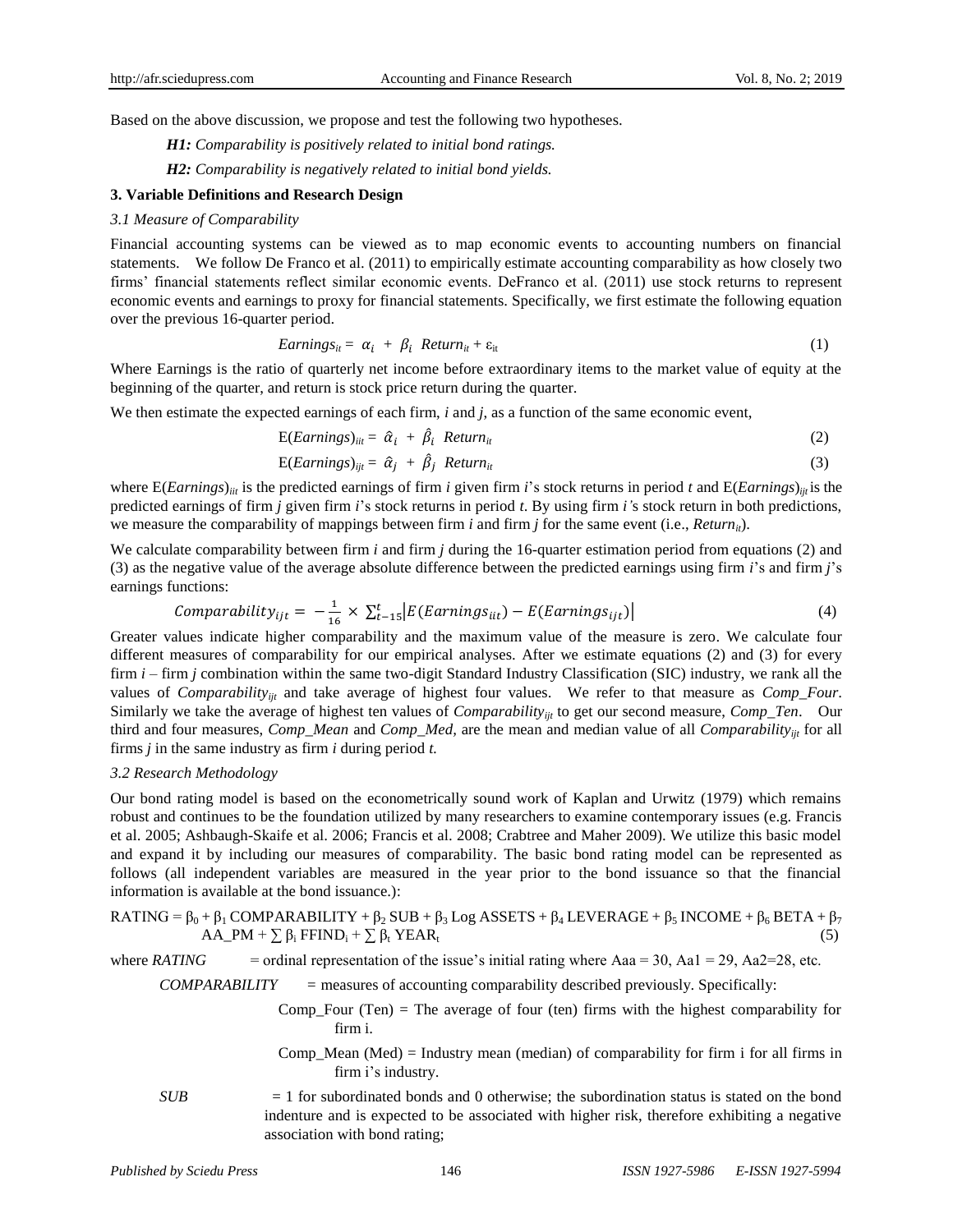| Log ASSETS      | $=$ log of total assets; <i>Log ASSETS</i> proxies for firm size and is expected to have a positive<br>association with bond rating;                                                                                 |
|-----------------|----------------------------------------------------------------------------------------------------------------------------------------------------------------------------------------------------------------------|
| <i>LEVERAGE</i> | $=$ long-term debt divided by total assets; <i>LEVERAGE</i> represents the relative amount of debt<br>currently incurred by the firm; LEVERAGE is expected to have a negative association with<br>bond rating;       |
| <i>INCOME</i>   | $=$ operating income for the year divided by total assets; <i>INCOME</i> is expected to have a<br>positive association with bond rating;                                                                             |
| <b>BETA</b>     | $=$ the firm's common stock Beta for the last 5 years calculated using monthly returns; firms<br>with a higher beta are considered riskier, hence BETA is expected to have negative<br>association with bond rating; |
| $AA\_PM$        | $=$ the performance matched discretionary accruals                                                                                                                                                                   |
| <b>FFIND</b>    | $=$ Fama French 48-industry classifications;                                                                                                                                                                         |
| YEAR            | $=$ Year dummy variable                                                                                                                                                                                              |

To examine the effect of comparability on bond pricing, it is necessary to utilize a two-stage regression procedure following Anderson et al. (2004), Mansi et al. (2004), and Mansi et al. (2011). Two-stage regression is appropriate when examining bond yields because the bond rating has already been assigned to the issue prior to its sale to the public. To disentangle the effects of the rating and the yield, we estimate Equation 5 in the first stage, and then pass the residual onto our bond yield model to represent the orthogonal rating information (ORTHRATE). Consistent with prior research (e.g. Anderson et al. 2004; Mansi et al. 2011), we define bond yield as the spread between the issue yield and its duration-matched Treasury equivalent.

Our yield model can be represented as:

# YLDSPREAD =  $\beta_0 + \beta_1$  COMPARABILITY +  $\beta_2$  ORTHRATE +  $\beta_3$  SIZE +  $\beta_4$  CALL +  $\beta_5$  INTVOL +  $\beta_6$  SUB +  $\beta_7$ Log ASSETS + β<sub>8</sub> LEVERAGE + β<sub>9</sub> INCOME + β<sub>10</sub> BETA + β<sub>11</sub> AA\_PM +  $\sum$  β<sub>i</sub> FFIND<sub>i</sub> +  $\sum$  β<sub>t</sub>  $YEAR_t + \varepsilon$  (6)

Where:

| YLDSPREAD     | $=$ the spread between the issue yield and its duration-matched Treasury equivalent;                                              |
|---------------|-----------------------------------------------------------------------------------------------------------------------------------|
|               | $COMPARABILITY = measures of accounting comparability, as defined above for Eq. (5).$                                             |
| ORTHRATE      | $=$ the security specific adjusted orthogonal credit rating which is the residual from the first<br>stage regression, Equation 5. |
| <b>SIZE</b>   | $=$ the natural log of the bond issue amount:                                                                                     |
| <b>CALL</b>   | $=$ the ratio of years to call divided by years to maturity;                                                                      |
| <i>INTVOL</i> | $=$ volatility of the prior ten days of the duration-matched Treasury equivalent;                                                 |
|               |                                                                                                                                   |

The remaining independent variables are as defined earlier for Equation 5.

### **4. Data and Results**

# *4.1 Sample Selection*

We examine new corporate bond issues rated by Moody's bond rating agency and issued during the time period January 1990 to December 2014. The sample consists of non-financial firms that issue bonds backed solely by the issuer's ability to pay. No convertible bonds, mortgage bonds, asset-backed bonds, or deferred interest bonds are included. This allows us to examine bonds which are based entirely on the issuing firm's default risk and not the risk of another underlying asset or option. The sample is restricted to new issues because this helps ensure the rating is the result of a detailed and complete recent analysis conducted by bond rating analysts and avoids problems related to any potential delay in changing existing ratings which has been expressed in the popular press (e.g., Wall Street Journal 2011, 2012). Moreover, because each issue is new, we do not have to worry about any timing delays in the reflection of current price due to bonds that are thinly traded. The initial sample consists of 5,648 new debt issues from firms listed on Compustat. For companies with more than one debt issues, we combine them as one issue which eliminate 2,554 observations. There are 1,113 new issues that do not have the necessary variables on Compustat and CRSP to calculate the accounting comparability measures and other control variables. This results in a sample of 1,981 unique firm-year observations for 587 firms during the period 1990 through 2014.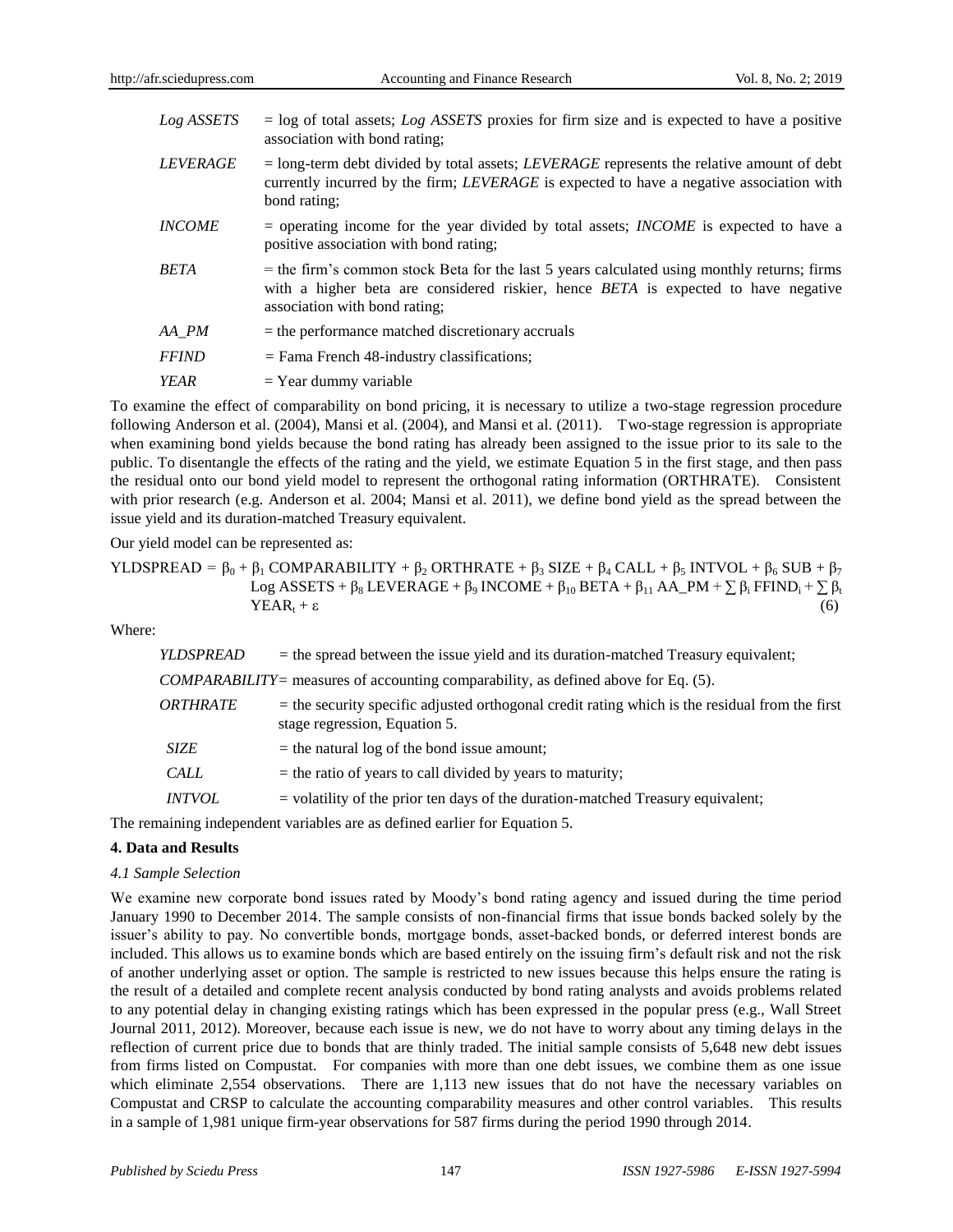Table 1 reports the sample distribution. The sample is distributed evenly over the years. There is no evidence of industry clustering in the sample. The industries that contain the highest percentage of issuing new debts include: food, tobacco, textiles, paper, and chemicals (33.27%), manufacturing, machinery and electronics (30.49%), and agriculture, mining, oil, and construction (12.37 %)

#### Table 1. Sample Distribution

# **Panel A. Sample distribution - Year**

|       | Frequency | Percent |
|-------|-----------|---------|
| 1990  | 30        | 1.51    |
| 1991  | 76        | 3.84    |
| 1992  | 73        | 3.69    |
| 1993  | 80        | 4.04    |
| 1994  | 36        | 1.82    |
| 1995  | 63        | 3.18    |
| 1996  | 69        | 3.48    |
| 1997  | 92        | 4.64    |
| 1998  | 136       | 6.87    |
| 1999  | 110       | 5.55    |
| 2000  | 45        | 2.27    |
| 2001  | 108       | 5.45    |
| 2002  | 80        | 4.04    |
| 2003  | 60        | 3.03    |
| 2004  | 40        | 2.02    |
| 2005  | 82        | 4.14    |
| 2006  | 81        | 4.09    |
| 2007  | 60        | 3.03    |
| 2008  | 61        | 3.08    |
| 2009  | 97        | 4.90    |
| 2010  | 104       | 5.25    |
| 2011  | 82        | 4.14    |
| 2012  | 110       | 5.55    |
| 2013  | 108       | 5.45    |
| 2014  | 98        | 4.94    |
| Total | 1,981     | 100.00  |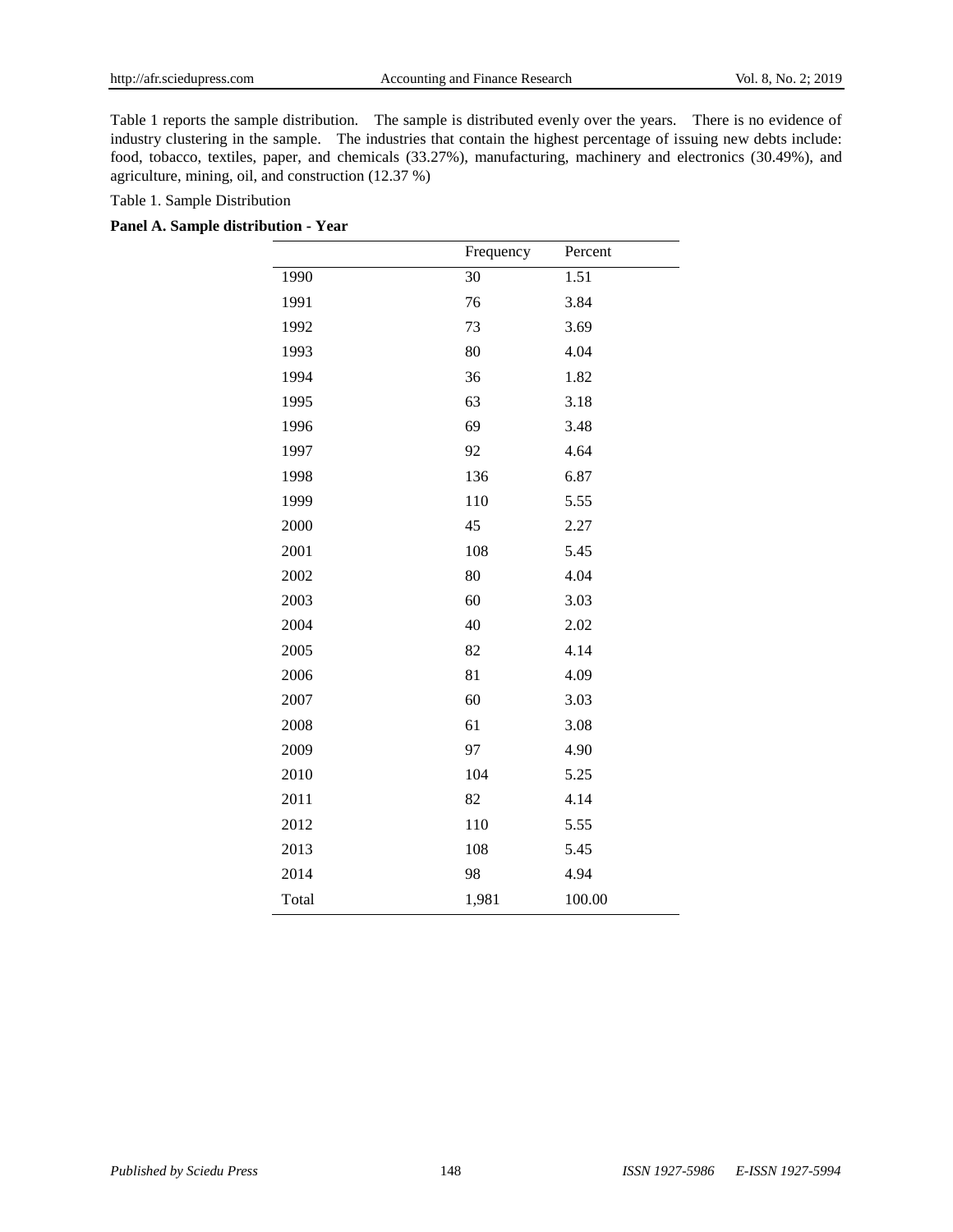### **Panel B. Sample distribution - Industry**

| Industry (1-digit SIC)                                | Frequency | Percent |
|-------------------------------------------------------|-----------|---------|
| 0-1 Agriculture, mining, oil, and construction        | 245       | 12.37%  |
| 2 Food, tobacco, textiles, paper, and chemicals       | 659       | 33.27%  |
| 3 Manufacturing, machinery, and electronics           | 604       | 30.49%  |
| 4 Transportation and communications                   | 150       | 7.57%   |
| 5 Wholesale and retail                                | 166       | 8.38%   |
| 7 Services                                            | 119       | 6.01%   |
| 8-9 Health, legal, and educational services and other | 38        | 1.92%   |
| Total                                                 | 1981      | 100.00% |

Table 2 reports the descriptive statistics for our sample. The mean yield spread is 184 basis points, with a median of 134 basis points and a standard deviation of 149 basis points. The average firm in the sample has Moody's credit rating of Baa1, a leverage ratio of 25%. The firms are profitable, with ROA of 7%, and relatively large, with mean total assets of \$6,634 million. Only 7 percent of the sample issued subordinated bonds.

In Table 2 we also present the descriptive statistics of the four comparability measures. Recall that all the measures are negative by construction and a value closer to zero denotes more comparability. *Comp\_Four* and *Comp\_Ten* have means values of -0.40 and -0.62 respectively while *Comp\_Mean* and *Comp\_Med* have mean values of -2.83 and -1.85 respectively. All values are similar to the values reported by prior studies.

Table 2. Descriptive Statistics

| Variable            | N    | Mean    | <b>Std Dev</b> | Q <sub>1</sub> | Median  | Q <sub>3</sub> |
|---------------------|------|---------|----------------|----------------|---------|----------------|
| Rating              | 1981 | 22.47   | 3.52           | 21.00          | 23.00   | 25.00          |
| <b>Yield Spread</b> | 1981 | 1.84    | 1.49           | 0.78           | 1.34    | 2.45           |
| Comp_Four           | 1981 | $-0.40$ | 0.68           | $-0.37$        | $-0.17$ | $-0.09$        |
| Comp_Ten            | 1981 | $-0.62$ | 0.96           | $-0.62$        | $-0.28$ | $-0.15$        |
| Comp_Mean           | 1981 | $-2.83$ | 1.80           | $-3.37$        | $-2.46$ | $-1.84$        |
| Comp_Med            | 1981 | $-1.85$ | 1.85           | $-2.11$        | $-1.36$ | $-0.98$        |
| <b>SUB</b>          | 1981 | 0.07    | 0.26           | 0.00           | 0.00    | 0.00           |
| LOGASSET            | 1981 | 8.80    | 1.39           | 7.86           | 8.83    | 9.71           |
| <b>LEVERAGE</b>     | 1981 | 0.25    | 0.14           | 0.15           | 0.23    | 0.33           |
| <b>INCOME</b>       | 1981 | 0.07    | 0.07           | 0.03           | 0.07    | 0.11           |
| <b>BETA</b>         | 1981 | 1.06    | 0.46           | 0.75           | 1.02    | 1.32           |
| AA PM               | 1981 | 0.03    | 0.07           | $-0.01$        | 0.02    | 0.07           |

This table provides descriptive statistics for our sample. Variables are defined as follows. *RATING* is the ordinal representation of the issue's initial rating where Aaa equals 30 and decreases for each rating category below; *Yield Spread* is the spread between the issue yield and its duration-matched Treasury equivalent; *Comp\_Four (Ten)* is a measure of financial statement comparability based on how closely economic events are represented in earnings across firms within an industry. *Comp\_Four (Ten)* is the average of four (ten) firms with the highest comparability for firm i. *Comp\_Mean (Med)* is the industry mean (median) of comparability for firm i for all firms in firm i's industry. *LEVERAGE* is the firm's long-term debt scaled by total assets; *SUB* is an indicator variable that equals 1 if the issue is subordinated, and 0 otherwise; *LOGASSETS* is natural logarithm of the firms total assets; *INCOME*  is the operating income of the firm scaled by total assets; *BETA* is the firm's common stock Beta; firms with a higher beta are considered riskier, hence *BETA* is expected to have negative association with bond rating; *AA\_PM* is the performance matched discretionary accruals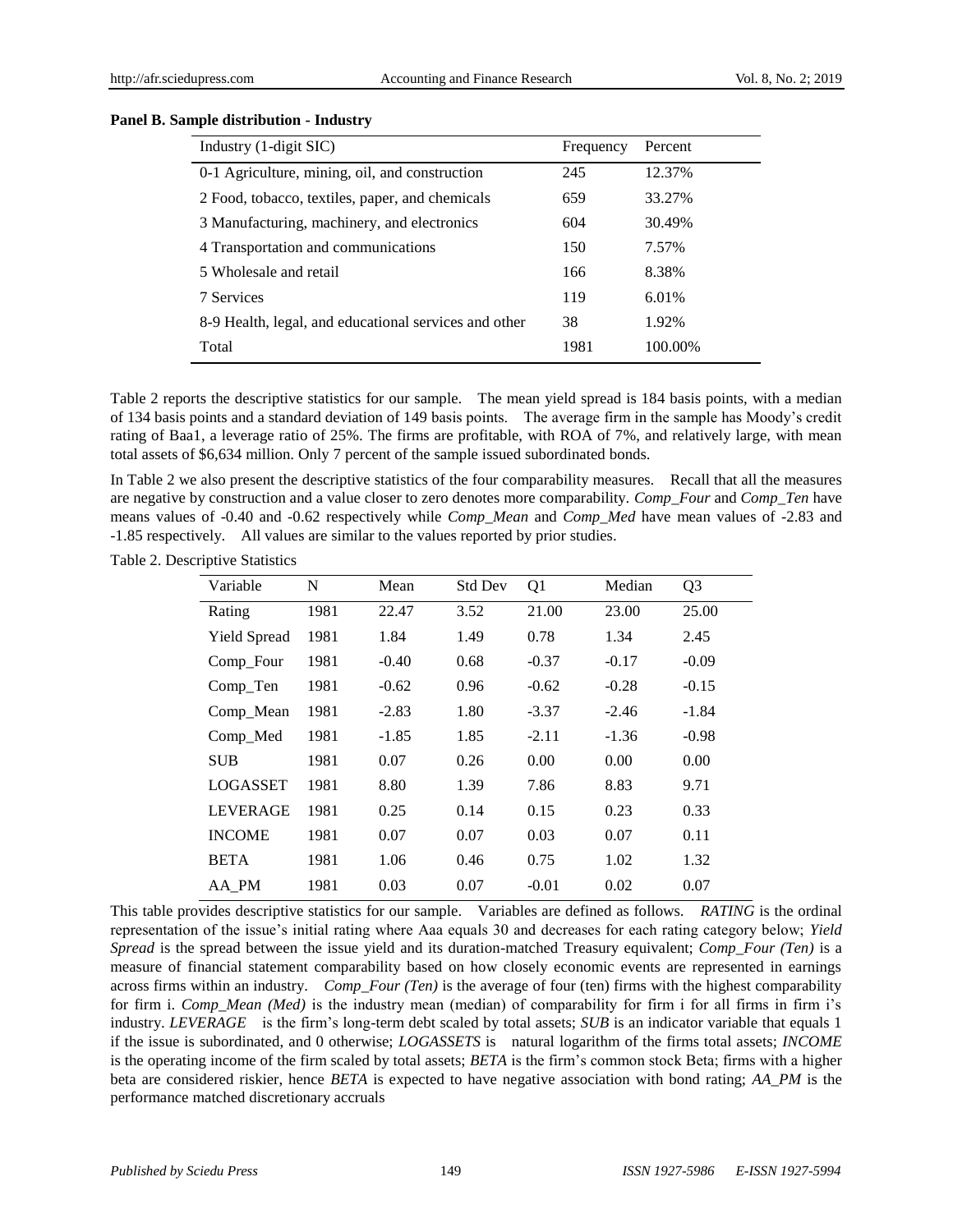Table 3 provides correlation coefficients between bond credit rating, yield spread, comparability measures, and independent variables. Three observations are noteworthy. First, all four comparability measures are highly correlated, with correlation coefficients from 0.70 to 0.96, indicating that there is no construct validity issue. That is the four measures proxy for the same construct – accounting comparability. Second, credit ratings are positively related to each of the four comparability measures. Thus, from a univariate perspective, high accounting comparability is associated with a high credit rating. Third, in a similar manner, each of the four comparability measures is negatively associated with yield spread. This suggests, if a company accounting is more comparable to other companies in the same industry, the bond investors require a lower premium for the bonds. Taken together, the correlation table provides initial evidence that bond rating agencies and bond investors view accounting comparability positively and adjust the bond rating and pricing accordingly.

Table 3. Correlation matrix

|              |                 |         | 2       | 3       | 4       | 5       | 6       | 7            | 8       | 9       | 10      | 11   |
|--------------|-----------------|---------|---------|---------|---------|---------|---------|--------------|---------|---------|---------|------|
| $\mathbf{1}$ | Rating          |         |         |         |         |         |         |              |         |         |         |      |
| 2            | Yield Spread    | $-0.73$ | -1      |         |         |         |         |              |         |         |         |      |
| 3            | Comp_Four       | 0.40    | $-0.38$ | -1      |         |         |         |              |         |         |         |      |
| 4            | Comp_Ten        | 0.40    | $-0.37$ | 0.96    | 1       |         |         |              |         |         |         |      |
| 5            | Comp_Mean       | 0.29    | $-0.28$ | 0.71    | 0.70    | 1       |         |              |         |         |         |      |
| 6            | Comp_Med        | 0.33    | $-0.31$ | 0.78    | 0.76    | 0.95    | 1       |              |         |         |         |      |
| 7            | <b>SUB</b>      | $-0.48$ | 0.36    | $-0.14$ | $-0.13$ | $-0.09$ | $-0.11$ | $\mathbf{1}$ |         |         |         |      |
| 8            | LOGASSET        | 0.50    | $-0.31$ | 0.10    | 0.10    | $-0.03$ | 0.04    | $-0.33$      | -1      |         |         |      |
| 9            | <b>LEVERAGE</b> | $-0.52$ | 0.40    | $-0.24$ | $-0.23$ | $-0.16$ | $-0.21$ | 0.31         | $-0.24$ | -1      |         |      |
| 10           | <b>INCOME</b>   | 0.31    | $-0.29$ | 0.21    | 0.19    | 0.02    | 0.11    | $-0.18$      | 0.17    | $-0.26$ | -1      |      |
| 11           | <b>BETAV</b>    | $-0.20$ | 0.20    | $-0.21$ | $-0.21$ | $-0.21$ | $-0.22$ | 0.02         | 0.04    | 0.01    | $-0.06$ | 1    |
| 12           | AA_PM           | 0.01    | 0.03    | 0.05    | 0.09    | $-0.20$ | $-0.14$ | $-0.04$      | 0.15    | $-0.03$ | 0.22    | 0.04 |

This table reports Pearson correlation for bond rating, yield spread, comparability measures and other control variables. *RATING* is the ordinal representation of the bond issue's initial rating . *YLDSPREAD* is the spread between the issue yield and its duration-matched Treasury equivalent; for firms with multiple bond issues, a weighted average spread is calculated based on the bond's issue size. *Comp\_Four (Ten, Mean, Med)* are the four measures of financial statement comparability. *Log ASSETS* represents the natural log of total assets. *LEVERAGE* is long-term debt divided by total assets. *INCOME* is operating income for the year divided by total assets. *AA\_PM* is performance matched discretionary accruals. Bold indicates significance at a p-value < 0.01.

# *4.2 Bond Ratings and Comparability*

To empirically test whether bond rating agencies incorporate comparability into their ratings, we employ ordinal logistic regression with results reported in Table 4. The summary statistics indicate the models are robust (Pseudo  $R<sup>2</sup>s$  over 72%), suggesting the variables explain a significant amount of variation of bond ratings. All control variables are significant and have their correct theoretical signs.

Our variables of interest are the measures of comparability. We find that the coefficients of all four comparability measures are significantly positive. For example, the coefficient on *Comp\_Four* is 0.853 with p-value < 0.01, suggesting that for firms with higher accounting comparability, they are more likely to receive a higher bond rating supporting hypothesis H1. The results from the other three measures provide consistent supporting evidence for hypothesis H1.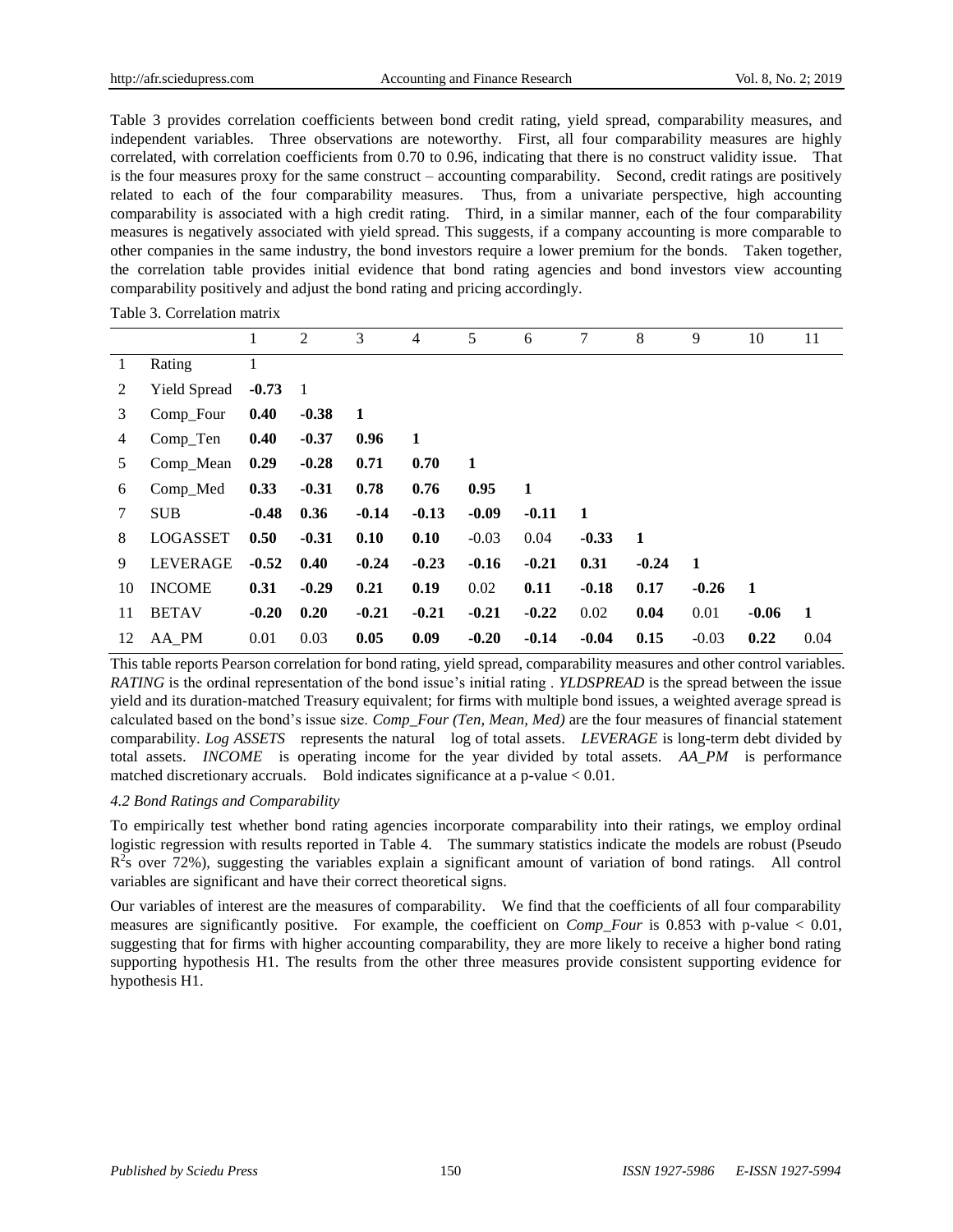# Table 4. Logistic Regression Results - Bond Rating Models (n=1,981)

RATING =  $\beta_0 + \beta_1$  COMPARABILITY +  $\beta_2$  SUB +  $\beta_3$  Log ASSETS +  $\beta_4$  LEVERAGE +  $\beta_5$  INCOME +  $\beta_6$  BETA  $β_7 AA\_PM + ∑ β_i FFIND_i + ∑ β_t YEAR_t$ 

|                    | Comp_Four  |          |     |      | Comp_Ten   |          |     |      |
|--------------------|------------|----------|-----|------|------------|----------|-----|------|
|                    |            | Wald     |     |      |            | Wald     |     |      |
|                    | Estimate   | $Chi-Sq$ |     | 0R   | Estimate   | $Chi-Sq$ |     | 0R   |
| Comparability      | 0.853      | 142.00   | *** | 2.35 | 0.590      | 135.60   | *** | 1.80 |
| <b>SUB</b>         | $-2.333$   | 138.06   | *** | 0.10 | $-2.338$   | 138.76   | *** | 0.10 |
| LOGASSET           | 1.096      | 683.52   | *** | 2.99 | 1.089      | 676.10   | *** | 2.97 |
| <b>LEVERAGE</b>    | $-6.257$   | 295.15   | *** | 0.00 | $-6.324$   | 301.75   | *** | 0.00 |
| <b>INCOME</b>      | 13.231     | 259.62   | *** | >999 | 13.406     | 267.07   | *** | >999 |
| <b>BETAV</b>       | $-0.646$   | 40.41    | *** | 0.52 | $-0.645$   | 40.18    | *** | 0.53 |
| AA PM              | $-3.481$   | 23.24    | *** | 0.03 | $-3.753$   | 26.96    | *** | 0.02 |
|                    |            |          |     |      |            |          |     |      |
| <b>Industry FE</b> | <b>Yes</b> |          |     |      | Yes        |          |     |      |
| Year FE            | <b>Yes</b> |          |     |      | <b>Yes</b> |          |     |      |
| Loglikelihood      | 2597.25    |          |     |      | 2590.33    |          |     |      |
| Pseduo $R^2$       | 0.7336     |          |     |      | 0.7327     |          |     |      |

|                    | Comp_Mean |                  |     |      | Comp_Med   |                  |     |           |
|--------------------|-----------|------------------|-----|------|------------|------------------|-----|-----------|
|                    | Estimate  | Wald<br>$Chi-Sq$ |     | OR.  | Estimate   | Wald<br>$Chi-Sq$ |     | <b>OR</b> |
| Comparability      | 0.312     | 106.90           | *** | 1.37 | 0.307      | 114.16           | *** | 1.36      |
| <b>SUB</b>         | $-2.326$  | 137.22           | *** | 0.10 | $-2.367$   | 141.06           | *** | 0.09      |
| LOGASSET           | 1.096     | 684.60           | *** | 2.99 | 1.090      | 677.09           | *** | 2.97      |
| <b>LEVERAGE</b>    | $-6.326$  | 302.05           | *** | 0.00 | $-6.205$   | 289.76           | *** | 0.00      |
| <b>INCOME</b>      | 13.884    | 288.07           | *** | >999 | 13.458     | 269.63           | *** | >999      |
| <b>BETAV</b>       | $-0.659$  | 41.93            | *** | 0.52 | $-0.639$   | 39.30            | *** | 0.53      |
| AA_PM              | $-2.737$  | 14.35            | *** | 0.07 | $-2.838$   | 15.45            | *** | 0.06      |
|                    |           |                  |     |      |            |                  |     |           |
| <b>Industry FE</b> | Yes       |                  |     |      | Yes        |                  |     |           |
| Year FE            | Yes       |                  |     |      | <b>Yes</b> |                  |     |           |
| Loglikelihood      | 2562.54   |                  |     |      | 2571.19    |                  |     |           |
| Pseduo $R^2$       | 0.7289    |                  |     |      | 0.7301     |                  |     |           |

This table provides the results on the relation between bond rating and comparability and other control variables. Industry and year indicator variables are included in the regression but the coefficient estimates and statistics are suppressed, p-values are based on two-tailed tests. *RATING* is the ordinal representation of the issue's initial rating. *Comp\_Four (Ten, Mean, Med)* are the four measures of financial statement comparability. *SUB* = 1 for subordinated bonds and 0 otherwise; the subordination status is stated on the bond indenture and is expected to be associated with a higher risk, therefore exhibiting a negative association with bond rating. *Log ASSETS* represents the log of total assets; *Log ASSETS* proxies for firm size and is expected to have a positive association with bond rating. *LEVERAGE*  is firm long-term debt divided by total assets; *LEVERAGE* represents the relative amount of debt currently incurred by the firm; *LEVERAGE* is expected to have a negative association with bond rating. *INCOME* represents the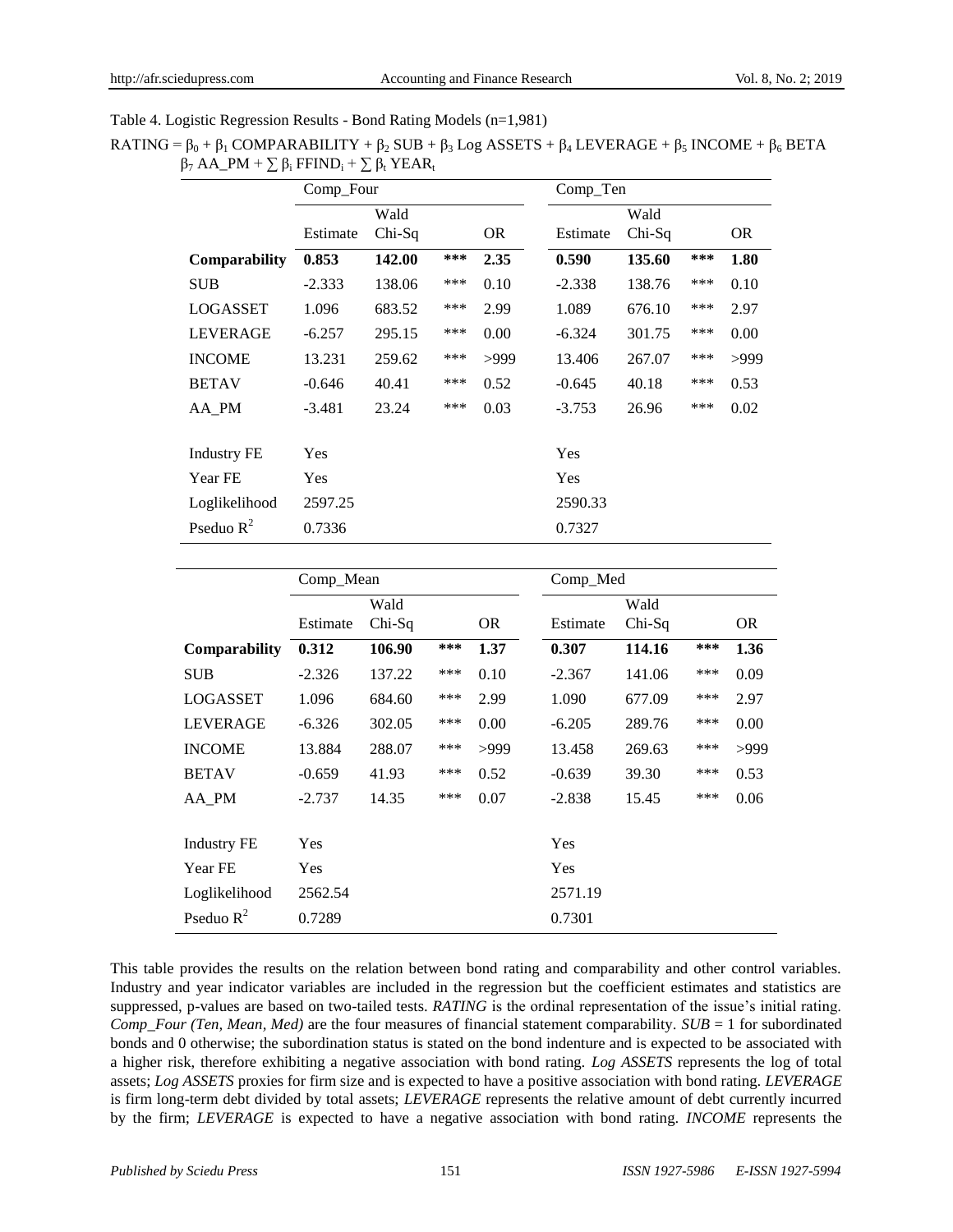operating income for the year divided by total assets; *INCOME* is expected to have a positive association with bond rating. *BETA* is the firm's common stock Beta; firms with a higher beta are considered riskier, hence *BETA* is expected to have negative association with bond rating. *AA\_PM* – performance matched discretionary accruals

# *4.3 Bond Yield Spread and Comparability*

An alternative approach to investigate the effect of accounting comparability on cost of debt is to examine the impact of comparability on bond yield spreads. While bond ratings reflect the decision of rating analysts, the yield at issuance is a collective market measure of creditors' confidence in the default risk of the issue. By examining new issues, we are able to observe a concise assessment by creditors of the issue without having to worry about timing, thin trading, and other informational delays. Table 5 provides the results from the regressions.

Table 5. Regression Results - Bond Yield Models (n=1,981)

| YLDSPREAD = $\beta_0 + \beta_1$ COMPARABILITY + $\beta_2$ ORTHRATE + $\beta_3$ SIZE + $\beta_4$ CALL + $\beta_5$ INTVOL + $\beta_6$ SUB + $\beta_7$ |  |
|-----------------------------------------------------------------------------------------------------------------------------------------------------|--|
| Log ASSETS + $\beta_8$ LEVERAGE + $\beta_9$ INCOME + $\beta_{10}$ BETA + $\beta_{11}$ AA_PM + $\sum \beta_i$ FFIND <sub>i</sub> + $\sum$            |  |
| $\beta_{t}$ YEAR <sub>t</sub> + $\varepsilon$                                                                                                       |  |

|                      | Comp_Four |          |     | Comp_Ten |          |     |
|----------------------|-----------|----------|-----|----------|----------|-----|
| Parameter            | Estimate  | t Value  |     | Estimate | t Value  |     |
| Intercept            | 4.552     | 12.66    | *** | 4.464    | 12.39    | *** |
| <b>COMPARABILITY</b> | $-0.392$  | $-7.98$  | *** | $-0.271$ | $-7.89$  | *** |
| <b>RATERES</b>       | $-0.255$  | $-16.84$ | *** | $-0.256$ | $-16.91$ | *** |
| <b>SIZE</b>          | 0.017     | 0.63     |     | 0.016    | 0.61     |     |
| <b>CALL</b>          | $-0.026$  | $-0.60$  |     | $-0.029$ | $-0.66$  |     |
| <b>INTVOL</b>        | 0.394     | 1.73     | *   | 0.361    | 1.59     |     |
| <b>SUB</b>           | 0.945     | 8.42     | *** | 0.954    | 8.49     | *** |
| <b>LOGASSET</b>      | $-0.336$  | $-13.80$ | *** | $-0.334$ | $-13.66$ | *** |
| <b>LEVERAGE</b>      | 1.884     | 8.54     | *** | 1.932    | 8.79     | *** |
| <b>INCOME</b>        | $-5.359$  | $-11.29$ | *** | $-5.429$ | $-11.50$ | *** |
| <b>BETA</b>          | 0.330     | 5.37     | *** | 0.329    | 5.33     | *** |
| AA_PM                | 0.398     | 0.97     |     | 0.511    | 1.24     |     |
|                      |           |          |     |          |          |     |
| <b>Industry FE</b>   | Yes       |          |     | Yes      |          |     |
| Year FE              | Yes       |          |     | Yes      |          |     |
| Adj. $R^2$           | 0.7336    |          |     | 0.689    |          |     |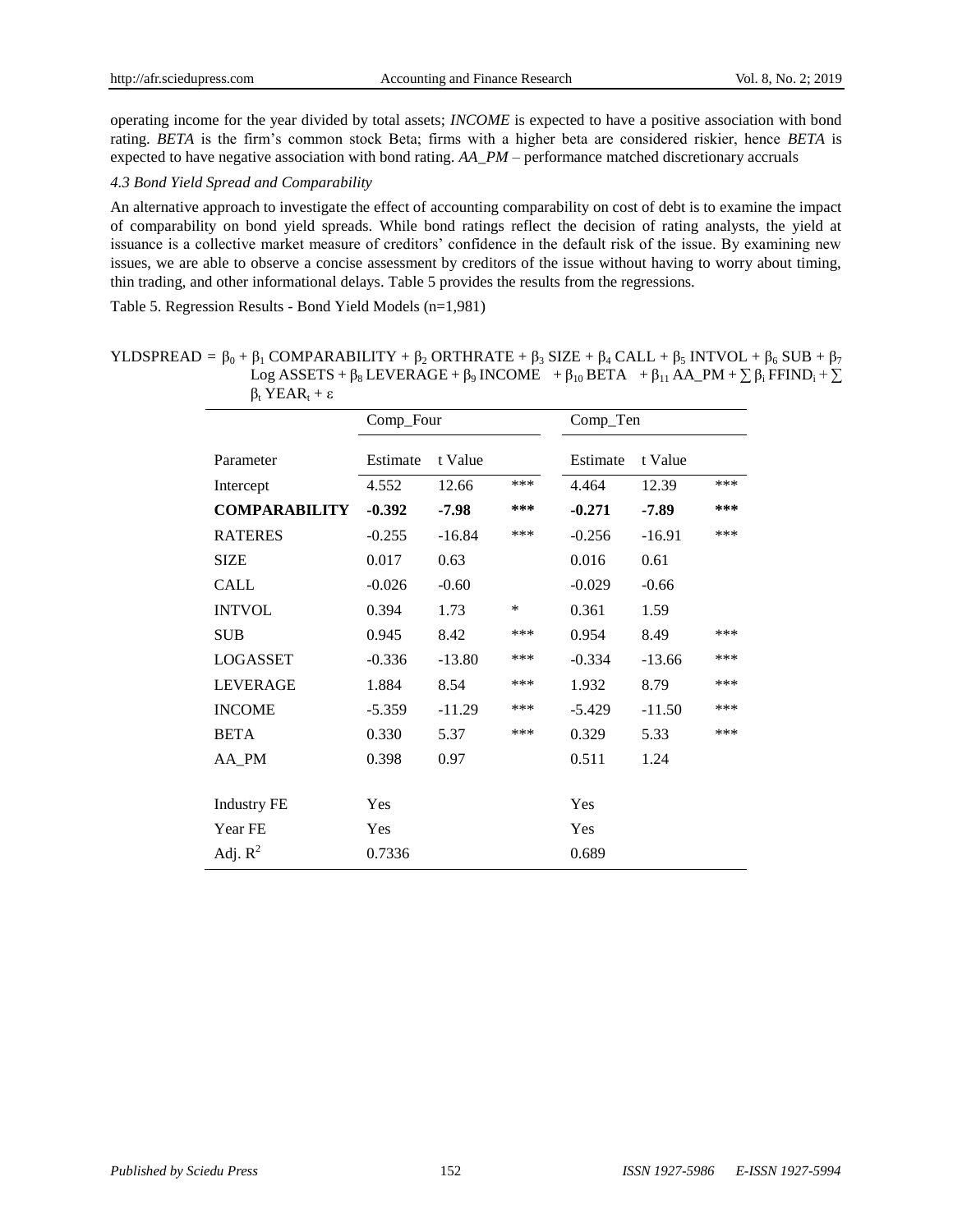|                      | Comp_Mean |          |     | Comp_Med |          |        |
|----------------------|-----------|----------|-----|----------|----------|--------|
| Parameter            | Estimate  | t Value  |     | Estimate | t Value  |        |
| Intercept            | 4.478     | 12.41    | *** | 4.601    | 12.80    | ***    |
| <b>COMPARABILITY</b> | $-0.131$  | $-5.45$  | *** | $-0.118$ | $-5.35$  | ***    |
| <b>RATERES</b>       | $-0.261$  | $-17.58$ | *** | $-0.261$ | $-17.60$ | ***    |
| SIZE                 | 0.013     | 0.48     |     | 0.013    | 0.47     |        |
| <b>CALL</b>          | $-0.028$  | $-0.64$  |     | $-0.026$ | $-0.58$  |        |
| <b>INTVOL</b>        | 0.367     | 1.60     |     | 0.380    | 1.67     | $\ast$ |
| <b>SUB</b>           | 0.967     | 8.57     | *** | 0.972    | 8.59     | ***    |
| LOGASSET             | $-0.339$  | $-13.87$ | *** | $-0.336$ | $-13.70$ | ***    |
| <b>LEVERAGE</b>      | 1.950     | 8.90     | *** | 1.902    | 8.53     | ***    |
| <b>INCOME</b>        | $-5.787$  | $-12.09$ | *** | $-5.645$ | $-11.70$ | ***    |
| <b>BETA</b>          | 0.345     | 5.69     | *** | 0.338    | 5.50     | ***    |
| AA_PM                | 0.118     | 0.29     |     | 0.175    | 0.43     |        |
|                      |           |          |     |          |          |        |
| <b>Industry FE</b>   | Yes       |          |     | Yes      |          |        |
| Year FE              | Yes       |          |     | Yes      |          |        |
| Adj. $R^2$           | 0.6872    |          |     | 0.6863   |          |        |

Standard errors are clustered by firm. This table provides the results on the relation between bond yield spread and comparablity and other control variables. A two stage regression procedure is utilized following prior research, p-values are based on two-tailed tests. *YLDSPREAD* is the spread between the issue yield and its duration-matched Treasury equivalent; for firms with multiple bond issues, *YLDSPREAD* is calculated as a weighted average based on the bond's issue size. *Comp\_Four (Ten, Mean, Med)* are the four measures of financial statement comparability. *ORTHRATE* is the security specific adjusted credit rating; it is the residual from the first stage regression. ORTHRATE = RATING –  $( \beta_0 + \beta_1 E M + \beta_2 S U B + \beta_3 ASSETS + \beta_4 DEBT + \beta_5 INCOME + \beta_6 BETA )$ . *SIZE* is the natural log of the bond issue amount. *CALL* is the ratio of years to call divided by years to maturity. *INTVOL* is the volatility of the prior ten days of the duration-matched Treasury equivalent.  $SUB = 1$  for subordinated bonds and 0 otherwise. *Log ASSETS =* the log of the firms total assets. *LEVERAGE =* the firm's long-term debt scaled by total assets. *INCOME=* the operating income of the firm scaled by total assets. *BETA =* the firm's common stock beta. *AA\_PM* – performance matched discretionary accruals

Our results for bond yields are consistent with those presented previously for ratings. All four comparability measures are negatively related to lower bond yields at (p-value<0.01), providing support for H2. These are consistent with investors requiring an lower yield premium to purchase bonds from firms with high comparability.

# **5. Conclusion**

The FASB conceptual framework defines comparability as *"the qualitative characteristic that enables users to identify and understand similarities in, and differences among, financial statement items.*" The accounting comparability is viewed as an important accounting quality (Kothari et al. 2010). Therefore, we examine the impact of accounting comparability on cost of new debt issues. New debt issues provide us an ideal sample to investigate this question in that the ratings are provided by the independent bond rating analysts after a detailed and complete analysis. It also avoids any timing delays in the reflection of current price duo to bonds that are thinly traded.

Our empirical results indicate that firms with higher accounting comparability receiver higher bond ratings. We also find that bond yields are lower for firms with higher accounting comparability, consist with that bond investors require lower bond yield premium when firm's accounting comparability is high. We make contribution to the general research literature on the effect of financial reporting quality on capital market participants, specifically to the benefit of financial statement comparability. Our findings are of interest to regulators, managers and analysts.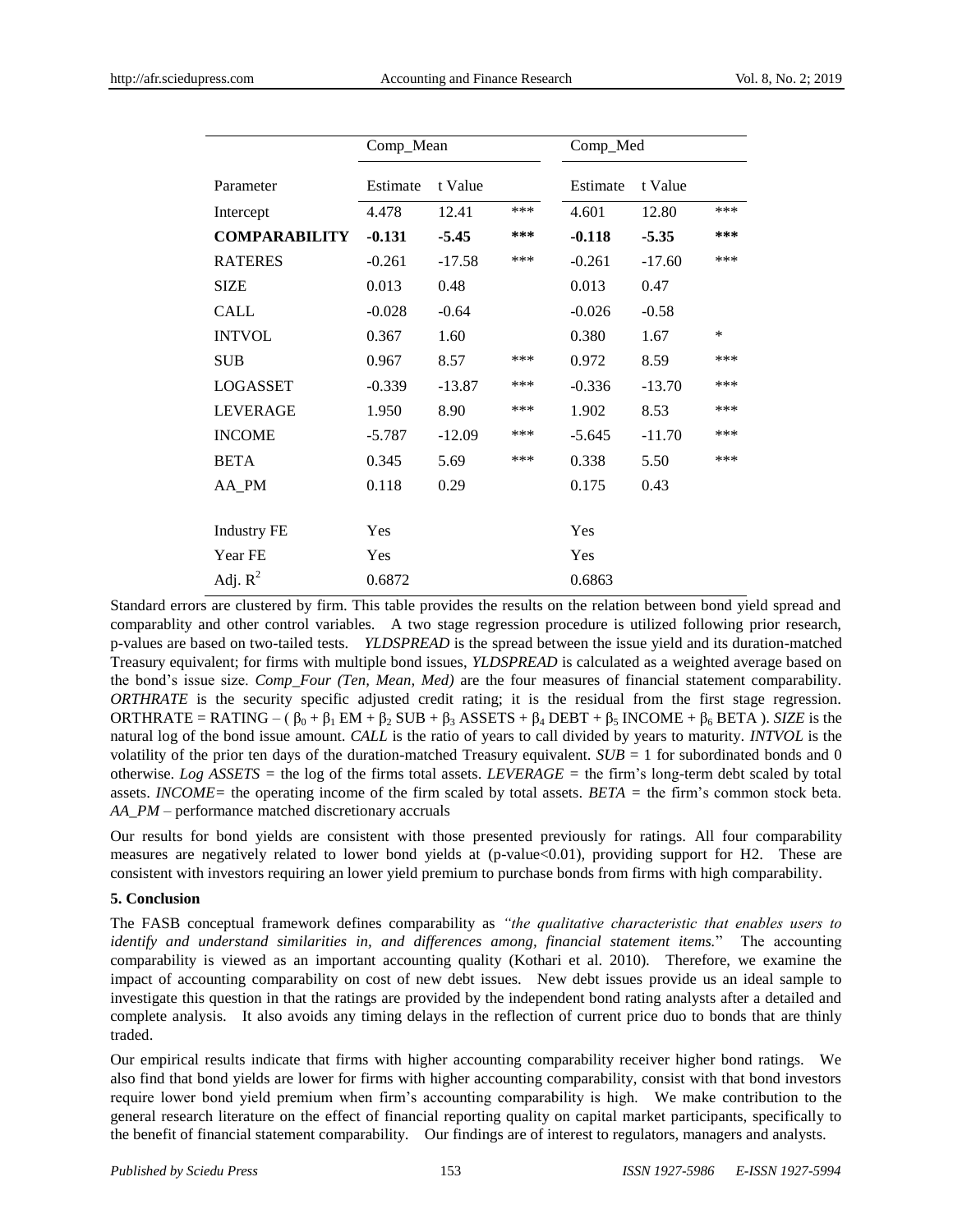#### **References**

- Anderson, R.C., S. A. Mansi, D. M. Reeb. (2004). Board characteristics, accounting report integrity, and the cost of debt. *Journal of Accounting and Economics, 37*(3), 315-342.<https://doi.org/10.1016/j.jacceco.2004.01.004>
- Ashbaugh-Skaife, H., D. Collins, R. LaFond. (2006). The Effects of Corporate Governance on Firms' Credit Ratings. *Journal of Accounting and Economics, 42*, 203-243[. https://doi.org/10.1016/j.jacceco.2006.02.003](https://doi.org/10.1016/j.jacceco.2006.02.003)
- Bharath, S. T., S. Dahiya, A. Saunders, & A. Srinivasan. (2011). Lending relationships and loan contract terms. *Review of Financial Studies,* 2*4*(4), 1141–1203[. https://doi.org/10.1093/rfs/hhp064](https://doi.org/10.1093/rfs/hhp064)
- Chen, C., Collins, D. W., Kravet, T., & Mergenthaler, R. (2018). Financial Statement Comparability and the Efficiency of Acquisition Decisions. *Contemporary Accounting Research, 35*(1), 164-202. <https://doi.org/10.1111/1911-3846.12380>
- Covitz, D.M. & P. Harrison. (2003). Testing conflicts of interest at bond rating agencies with market anticipation: Evidence that reputation incentives dominate. Working paper, Federal Reserve Board.
- Crabtree, A.D., & J.J. Maher. (2009). The influences of differences in taxable income and book income on the bond credit market. *Journal of the American Taxation Association, 31*(1), 75-99. <https://doi.org/10.2308/jata.2009.31.1.75>
- De Franco, G., S. P. Kothari, & R. S. Verdi. (2011). The benefits of financial statement comparability. *Journal of Accounting Research, 49*(4), 895–931.<https://doi.org/10.1111/j.1475-679X.2011.00415.x>
- Dichev, I. D., & Piotroski, J. D. (2001). The long run stock returns following bond ratings changes. *Journal of Finance, 56*(1), 173-203[. https://doi.org/10.1111/0022-1082.00322](https://doi.org/10.1111/0022-1082.00322)
- Easley, D., & M. O'Hara. (2004). Information and the cost of capital. *Journal of Finance, 59*(4), 1553–1583. <https://doi.org/10.1111/j.1540-6261.2004.00672.x>
- Fang, X., Li, Y., Xin, B., & Zhang, W. (2016). Financial statement comparability and debt contracting: Evidence from the syndicated loan market. *Accounting Horizons, 30*(2), 277–303[. https://doi.org/10.2308/acch-51437](https://doi.org/10.2308/acch-51437)
- Francis, J., R. LaFond, P. Olsson, & K. Schipper. (2005). The market pricing of accruals quality. *Journal of Accounting and Economics, 39*(2), 295-327.<https://doi.org/10.1016/j.jacceco.2004.06.003>
- Francis, J., D. Nanda, & P. Olsson. (2008). Voluntary disclosure, earnings quality, and cost of capital. *Journal of Accounting Research, 46*(1), 53-99.<https://doi.org/10.1111/j.1475-679X.2008.00267.x>
- Holthausen, R. W., & Leftwich, R. W. (1986). The effect of bond rating changes on common stock prices. *Journal of Financial Economics, 17*, 57-90[. https://doi.org/10.1016/0304-405X\(86\)90006-1](https://doi.org/10.1016/0304-405X(86)90006-1)
- Imhof, M. J., Seavey, S. E., & Smith, D. B. (2017). Comparability and cost of equity capital. *Accounting Horizons, 31*(2), 125-138.<https://doi.org/10.2308/acch-51710>
- Jiang, J. (2008). Beating earnings benchmarks and the cost of debt. *The Accounting Review, 83*(2), 377-416. <https://doi.org/10.2308/accr.2008.83.2.377>
- Kim, S., P. Kraft, & S. Ryan. (2013). Financial statement comparability and credit risk. *Review of Accounting Studies, 18*(3), 783–823[. https://doi.org/10.1007/s11142-013-9233-z](https://doi.org/10.1007/s11142-013-9233-z)
- Kaplan, R.S. & G. Urwitz. (1979). Statistical models of bond ratings. *Journal of Business, 52*, 231-262. <https://doi.org/10.1086/296045>
- Kim, Y. & S. Nabar. (2007). Bankruptcy probability changes and the differential informativeness of bond upgrades and downgrades. *Journal of Banking and Finance, 31*(12), 3843-3861. <https://doi.org/10.1016/j.jbankfin.2007.02.008>
- Lambert, R., Leuz, C., & Verrecchia, R. E. (2007). Accounting information, disclosure, and the cost of capital. *Journal of Accounting Research, 45*(2), 385–420[. https://doi.org/10.1111/j.1475-679X.2007.00238.x](https://doi.org/10.1111/j.1475-679X.2007.00238.x)
- Kliger, D. & O. Sarig. (2000). The information value of bond ratings. *Journal of Finance, 55*(6), 2879-2902. <https://doi.org/10.1111/0022-1082.00311>
- Kothari, S.P., Karthik Ramanna & Douglas J. Skinner. (2010). Implications for GAAP from an Analysis of Positive Research in Accounting. *Journal of Accounting & Economics, 50*(2-3), 246-286. <https://doi.org/10.1016/j.jacceco.2010.09.003>